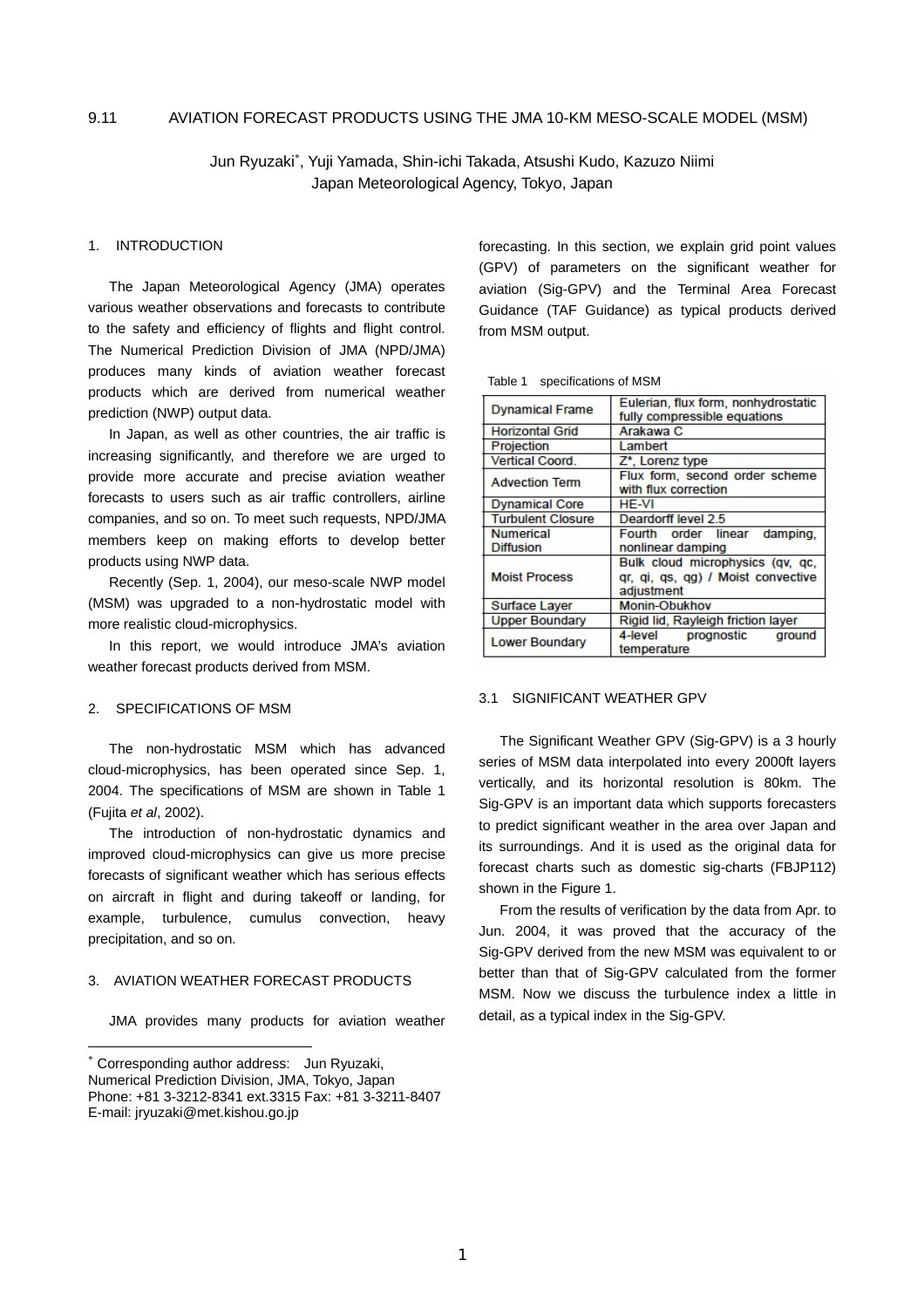

Figure 1 FBJP112

FBJP is one of the domestic sig-charts drawn from Sig-GPV automatically. It shows a 12-hour forecast of areas of turbulence, CBs, and Jet axis.

Turbulence Index (TI) is an index to represent the potential of clear air turbulence (CAT). It is the value of vertical wind shear (VWS, kt/1000ft) spline-interpolated from the adjacent two model layers. VWS is one of the indices to predict CAT caused by Kelvin-Helmholtz waves.

The following is a result from verification of the TI derived from MSM data. We used pilot report (PIREP) data for verification.

Since aircraft-pilots tend to avoid the area where turbulence was forecasted or reported, it is difficult to ascertain the effectivity of the forecast. Therefore, we used two rates  $-$  the capture rate (CR) and the volume rate (VR) – for the verification of TI, instead of threat score and bias score, which are commonly used to verify surface weather forecasts.

$$
CR = \frac{T_{in}}{T_{in} + T_{out}}
$$
  

$$
VR = \frac{T_{in} + N_{in}}{T_{in} + N_{in} + T_{out} + N_{out}}
$$

where  $T_{in}$ ,  $T_{out}$ ,  $N_{in}$ , and  $N_{out}$  are the numbers of PIREP reported about TURB shown in contingency table (table 2).

Table 2  $T_{in}$ ,  $T_{out}$ ,  $N_{in}$ ,  $N_{out}$ 

|                             | Turblence<br>observed                   | No Turbulence<br>observed |
|-----------------------------|-----------------------------------------|---------------------------|
| Turbulence<br>forecasted    | $T_{in}$                                | $N_{in}$                  |
| No Turbulence<br>forecasted | $\tau_{\scriptscriptstyle \mathit out}$ | $N_{out}$                 |

Figure 2 shows a diagram of VR (abscissa) on CR (ordinate). At the upper right corner, TI threshold is 1kt/1000ft. TI increases by 1kt/1000ft towards the lower left corner. If CR is higher and VR is lower, i.e. nearer to upper left corner, the accuracy of TURB forecast is better.



Figure 2 Capture rate (CR) at volume rate(VR) for Turbulence Index thresholds, APR – JUN 2004

In this figure, when the TI threshold is 26kt/1000ft or above, the value of CR in relation to the VR from MSM's Sig-GPV is higher than that from the former MSM's. This means the Sig-GPV from the new MSM provides the better forecasts for turbulence. When the TI threshold is smaller than 26kt/1000ft, there is no significant difference.

Figure 3 shows the encounter probability ratio(EPR) at every TI thresholds. The EPR is defined as

$$
EPR = \frac{T_{in}}{T_{in} + N_{in}} \div \frac{T_{in} + T_{out}}{T_{in} + N_{in} + T_{out} + N_{out}}
$$

The EPR represents the ratio of turbulence encounter probability in the area where the TI is greater than the threshold relative to the average state.

In figure 3, the EPR in the case of MSM's Sig-GPV is equal to or greater than that of the former MSM's Sig-GPV, except where the threshold is between 19kt/1000ft and 21kt/1000ft.

Figure 4 indicates the ratio of a volume of areas where the TI is greater than a threshold value between MSM and the old MSM. When the TI threshold is not larger than 18kt/1000ft, the ratio is smaller than 1, the TI from MSM encloses less volume than that from the previous MSM does. The volume ratio is 0.91 with 16kt/1000ft TI (target of MOD TURB forecast in FBJP), and is about 1.4 when the TI is 26kt/1000ft (target of SEV TURB forecast).

From these results, It was proved that MOD TURB expectations areas (where TI is equal to or greater than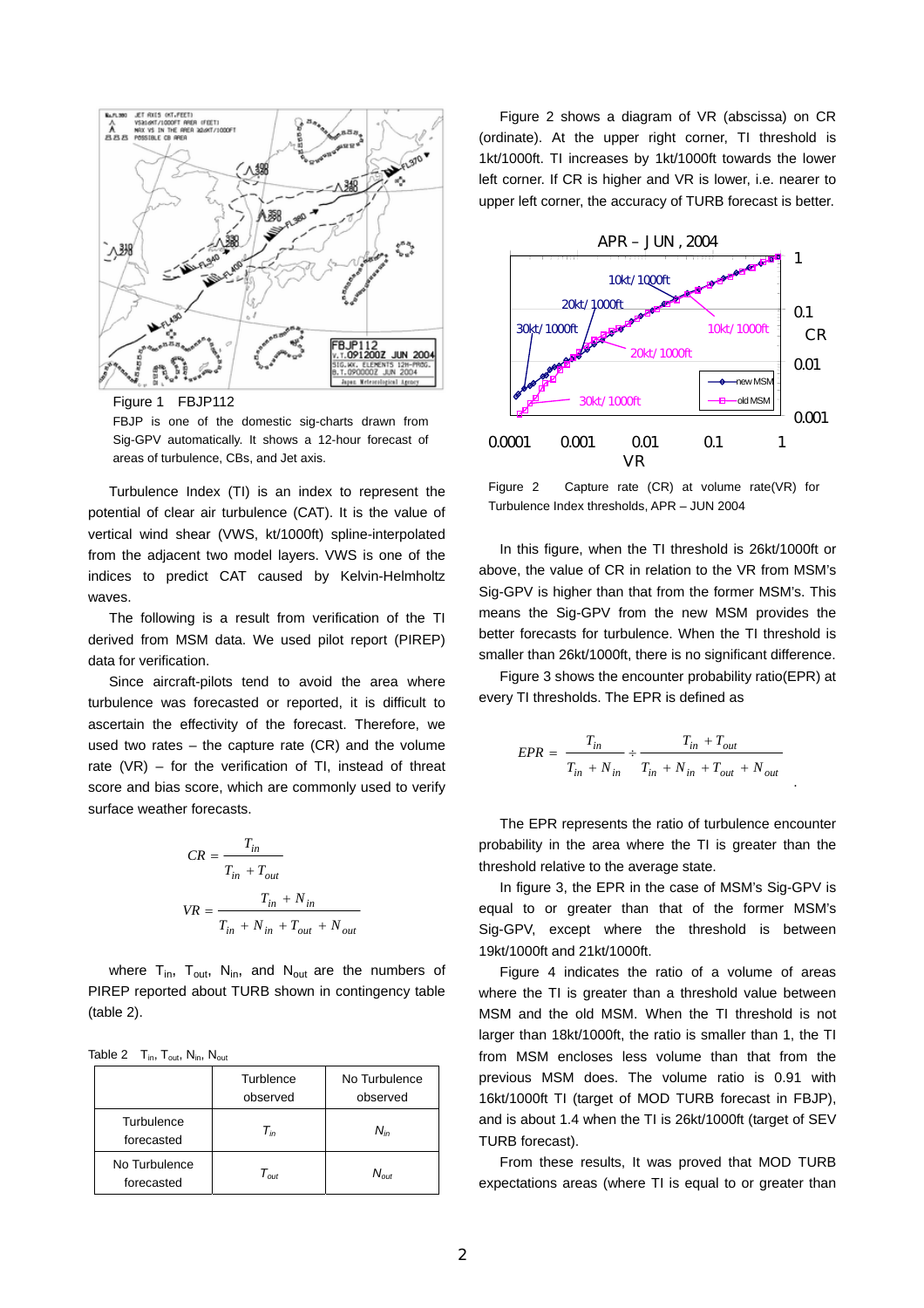16kt/1000ft) became smaller, and SEV TURB expectations areas (where TI is equal to or greater than 26kt/1000ft) conversely enlarged after the introduction of non-hydrostatic MSM.



Figure 3 Encounter Probability Ratio (EPR) for APR – JUN 2004



Figure 4 Volume ratio APR – JUN, 2004

#### 3.2 TAF guidance

We are also making guidance products for the terminal area forecast. Short-TAF (TAF-S) guidance is calculated from MSM, and it includes such elements as minimum visibility, cloud base height and cloud amounts for three layers, maximum wind speed and direction, and weather. The specifications of TAF-S guidance are shown in table 3. The elements of TAF-S are calculated with Kalman Filter method except weather, which is derived diagnostically from NWP output.

For reference, the specification of long-TAF (TAF-L) guidance which is calculated from another model (JMA regional spectral model, RSM), are shown in table 4.

Figure 5.a and b show the threat score and the bias score of maximum wind speed of TAF-S guidance, verified against surface observational data at airports from APR to JUN, 2004. The scores were calculated for three thresholds of wind speed (3m/s, 6m/s, 10m/s).

In figure 5.a, the threat score of guidance declines as the threshold of max wind speed becomes large, while the bias scores are still around 1.0. This means it is more difficult to predict max wind speed, if the threshold is larger. The accuracy of guidance from MSM equals or exceeds that from the former MSM, at any thresholds.



Figure 5.a Max Wind Speed TAF-S Guidance Threat Score



Figure 5.b Max Wind Speed TAF-S Guidance Bias Score

Table 3 The specifications of TAF-S guidance

Methods : KLM - Kalman's filter, NWP - NWP output

| Elements                                            | Forecast time (hr)        | <b>Methods</b> |
|-----------------------------------------------------|---------------------------|----------------|
| Minimum visibility                                  | $T=02 - 15$<br>1 hourly   | <b>KLM</b>     |
| Cloud base height<br>and<br>amount<br>(in 3 layers) | $T=02 - 15$<br>1 hourly   | <b>KLM</b>     |
| Maximum wind speed<br>and<br>Its direction          | $T=02 - 15$<br>1 hourly   | <b>KLM</b>     |
| Weather                                             | $T = 02 - 15$<br>1 hourly | <b>NWP</b>     |